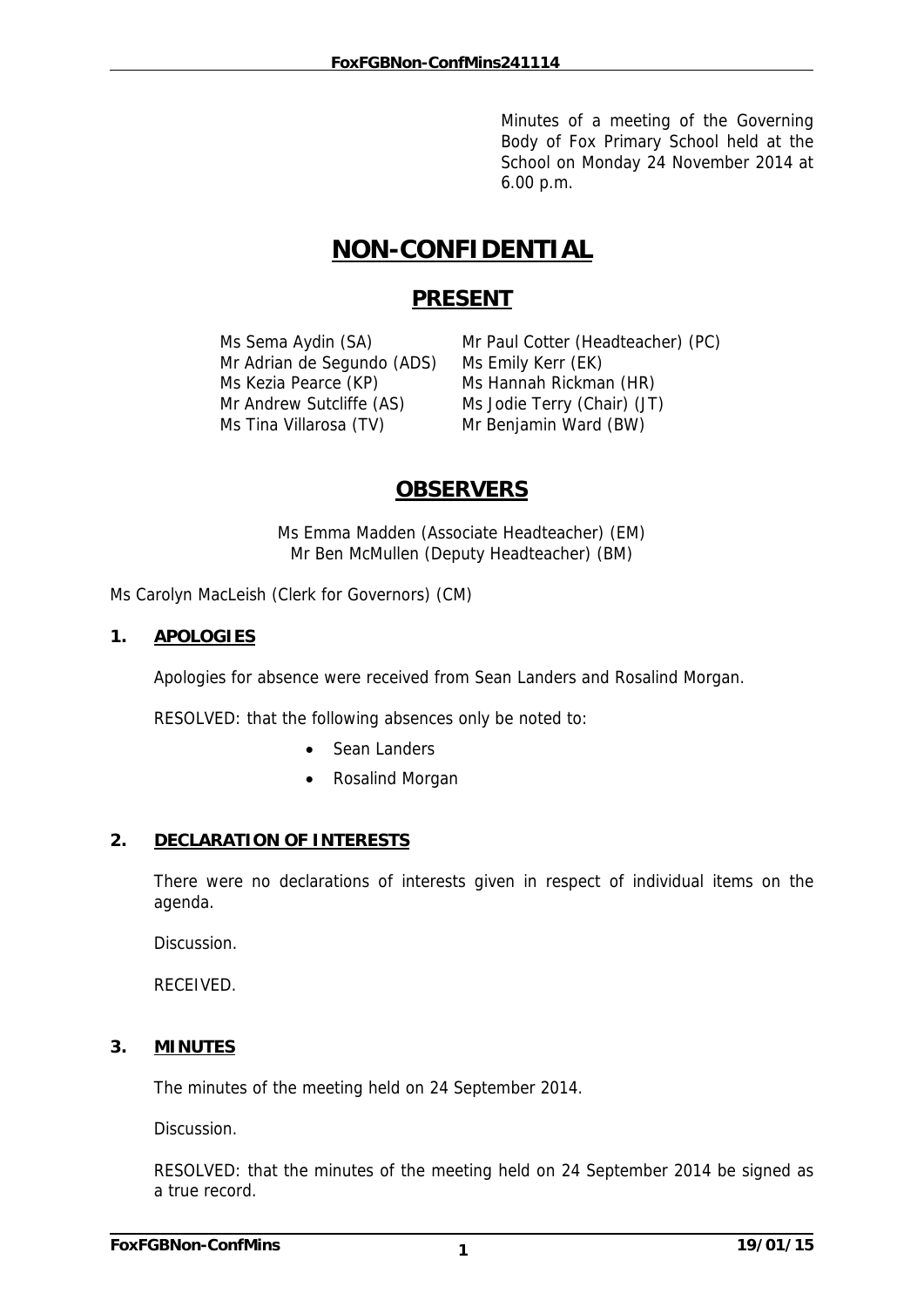## **4. MATTERS ARISING FROM THE MINUTES**

## **4.1 (Miscellaneous)**

Governors were advised of the Safer Recruitment link to training and that the full Raise Online report was on the Google drive for them to view.

## **4.2 (Admissions)**

JT advised governors that the School had received a letter from the LA following the last governor discussion on the School's Admissions policy stating that they wanted the consultation and decision on the School's admissions policy to be finished by March. Their proposal was to reverse the previous changes to sibling policy, thus placing siblings outside the catchment lower in priority than others within the catchment. With the current high level of demand this would mean siblings outside the catchment would not gain a place.

JT referred governors to the document that she had received from the LA and had precirculated to governors. She added that she appreciated that not all governors would have had a chance to familiarise themselves with its contents however she advised that the LA could insist on a random allocation admissions policy. JT advised governors that the insistence on the consultation would mean that the School would be running three consultations at the same time as follows:

- the admissions policy consultation
- the federation with Ashburnham consultation
- the site redevelopment consultation.

Governors raised the following points in discussion:

- EK advised that the LA believed wealthy parents renting near the School had had an affect on the School's admissions and needed to be seen to do something to make the process fairer on those prospective parents and pupils who did not have the means to rent in the catchment area;
- the LA as the admissions authority could make changes as it saw fit and were not ruling out random allocation as a future option but the preference in the short term was to review the sibling admissions criteria;
- governors agreed that they would like to protect existing parents for at least admissions for 2014/15.
- governors agreed that they were in favour of changing the admissions criteria but did not want to be rushed into putting a consultation in front of the parents at this time;
- governors concurred that with the proposed federation with Ashburnham and the building works the School would not be best served to have another consultation running at the same time. Governors agreed that they would submit a request to the LA that a full public consultation on the School's admissions policy for the September 2017 admissions.

**Discussion** 

RECEIVED.

## **5. COMMITTEE MINUTES AND MATTERS ARISING FROM THE MINUTES**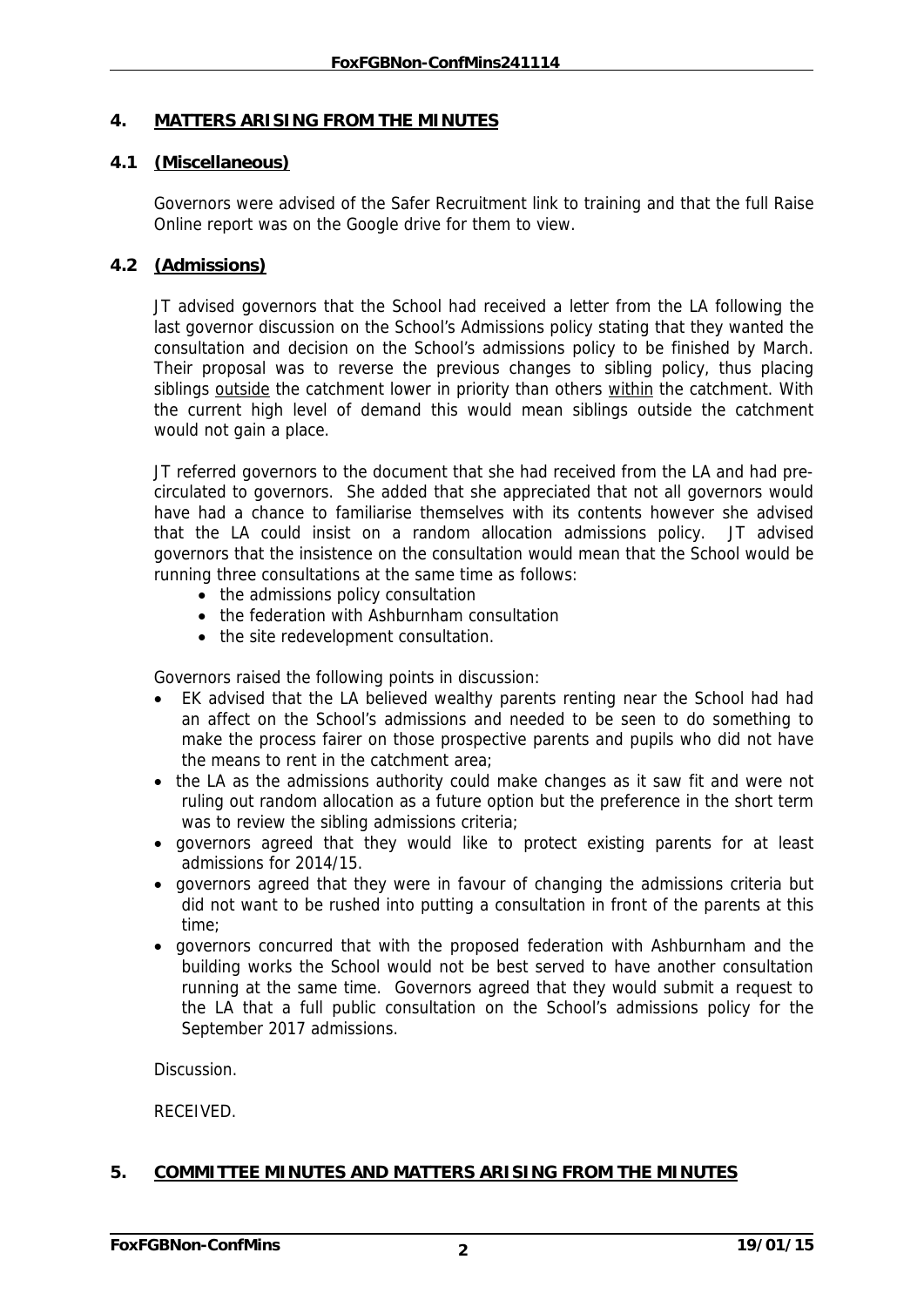## 5.1 Finance Committee (20<sup>th</sup> November 2014)

JT, Committee Chair, reported on the issues discussed at the meeting, namely:

- the committee had reviewed the School's finances and had no major budgetary issues to report to governors;
- the minutes once complete and approved would be placed on the Google drive.

## **5.2 Premises Committee (17th November 2014)**

KP, Committee Chair, reported on the issues discussed at the meeting, namely:

- the committee were reviewing the School's serious accidents log and PC had presented a table of the accidents. The most prevalent accidents seem to be related to the climbing frame in the south playground and collisions in the south and north playground. Both due to confined space. Actions taken: The game of 'It' has been stopped in the North playground. Climbing frame to be removed ahead of building works;
- GD presented an entrance and visitors system: InVentry. GD would continue to investigate the School's best options for a new system and the committee approved the purchase of a new system subject to further details;
- PC had reported that he has been advised that the best time to remove plants is late autumn while they are dormant. Given that the school building project will necessitate the removal of the plants during the spring and that the climbing frame is unusable during wet weather as it is slippery, it was suggested that removal of both should happen now. The School would take further advice and advise the committee.

## **5.3 Curriculum Committee (17th November 2014)**

SA, Committee Chair, reported on the issues discussed at the meeting, namely:

- EM presented the EYFS policy. The committee discussed baselines and assessments as well as other areas of the policy. Governors approved policy;
- the committee reviewed the School's Data Protection policy. JT recommended that the School adopt a less prescriptive policy. PC /GD to ask LA for their policy;
- the committee reviewed findings from the T&L review;
- the committee reviewed disadvantaged pupils information and how the School spent spend the PP grants and achievements of DP children;
- the committee reviewed how the School spent the PE funding. Discussed 3 targets from OM's action plan which included improving fitness of all children, engaging more pupils in competitive sport and ensuring teachers are able to teach their own PE lessons;
- HR gave the committee a short summary of events from the School's Black History week;
- Head Chef Nina Rich had asked if we could include Pork sausages in the menu. It was agreed that they could be included as long as there was no cross contamination, and that the school also offered vegetarian and chicken sausages as well to cater for vegetarians and non-pork eaters;
- Information about FGM was shared with the committee. Fox staff were about to receive training on FGM. SA was to attend and then to feedback to all governors.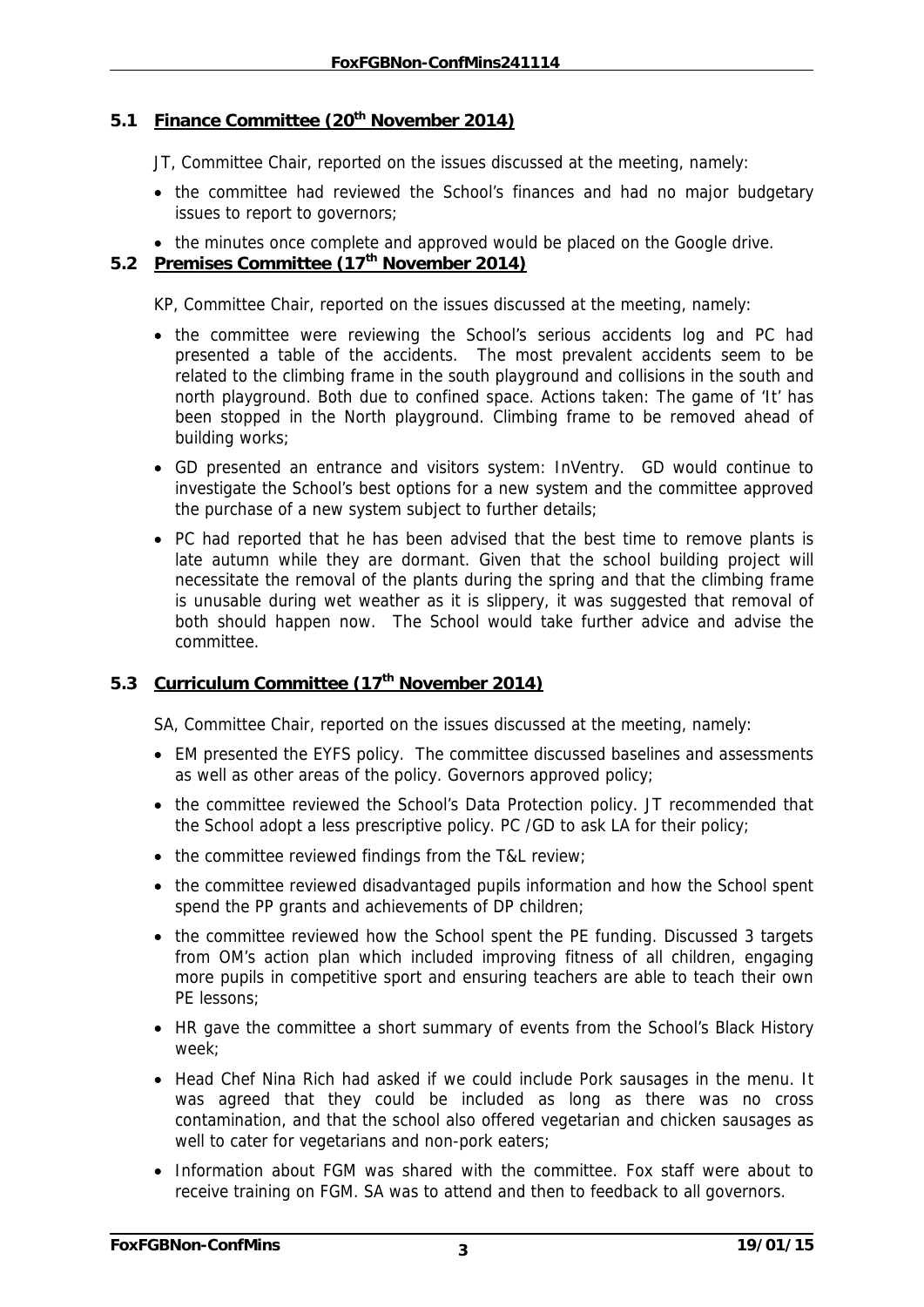## **5.4 HR Committee (20th November 2014)**

AD, Committee Chair, reported on the issues discussed at the meeting, namely:

- the committee received a report on the School's performance management schedule;
- the committee received reports on staff changes and maternity leave arrangements;
- the committee assessed that there were no major staffing issues or concerns;
- the School was managing a few long term sick cases
- governors were advised that a number of had moved onto the UPR which had an additional cost that was manageable in the school budget
- the committee had reviewed and tidied up the School's Pay Policy in line with the new guidance issued by the STPCD;
- the committee was reviewing its terms of reference and would present them for approval at the next GB meeting.

Discussion.

RECEIVED.

### **5.5 Committee Memberships and Terms of Reference**

The clerk reminded governors that they had a statutory duty to review committee memberships and terms of reference annually and that this usually took place in the Autumn Term.

Discussion.

RESOLVED: that the committees be asked to review their terms of reference for the 2014-15 school year for presentation and endorsement at the next full governing body meeting

## **6. APPROVAL OF THE SCHOOL'S PAY POLICY 2014-15**

PC referred governors to the School's draft Pay Policy for 2014-15 and highlighted the following points and changes to the policy in reference to the School's approved Pay Policy for 2013-14.

- the School had added a Leading Practitioner Range to its Pay Policy LP1 was the equivalent to L1;
- the School had elected to keep the Main teaching pay range as it was  $M1 M6$ ;
- the School had included in its policy the possibility to award teachers two pay points if they were judged to have performed to an outstanding level;
- all pay recommendations would be presented to the pay committee by the Headteacher and would be subject to the pay committee's approval.
- governors were advised that PC's pay review would take place on 2<sup>nd</sup> December 2014 and the School had appointed Lucy Nutt as the external advisor for the process and the governors conducting the review would be ADS. JT and EK.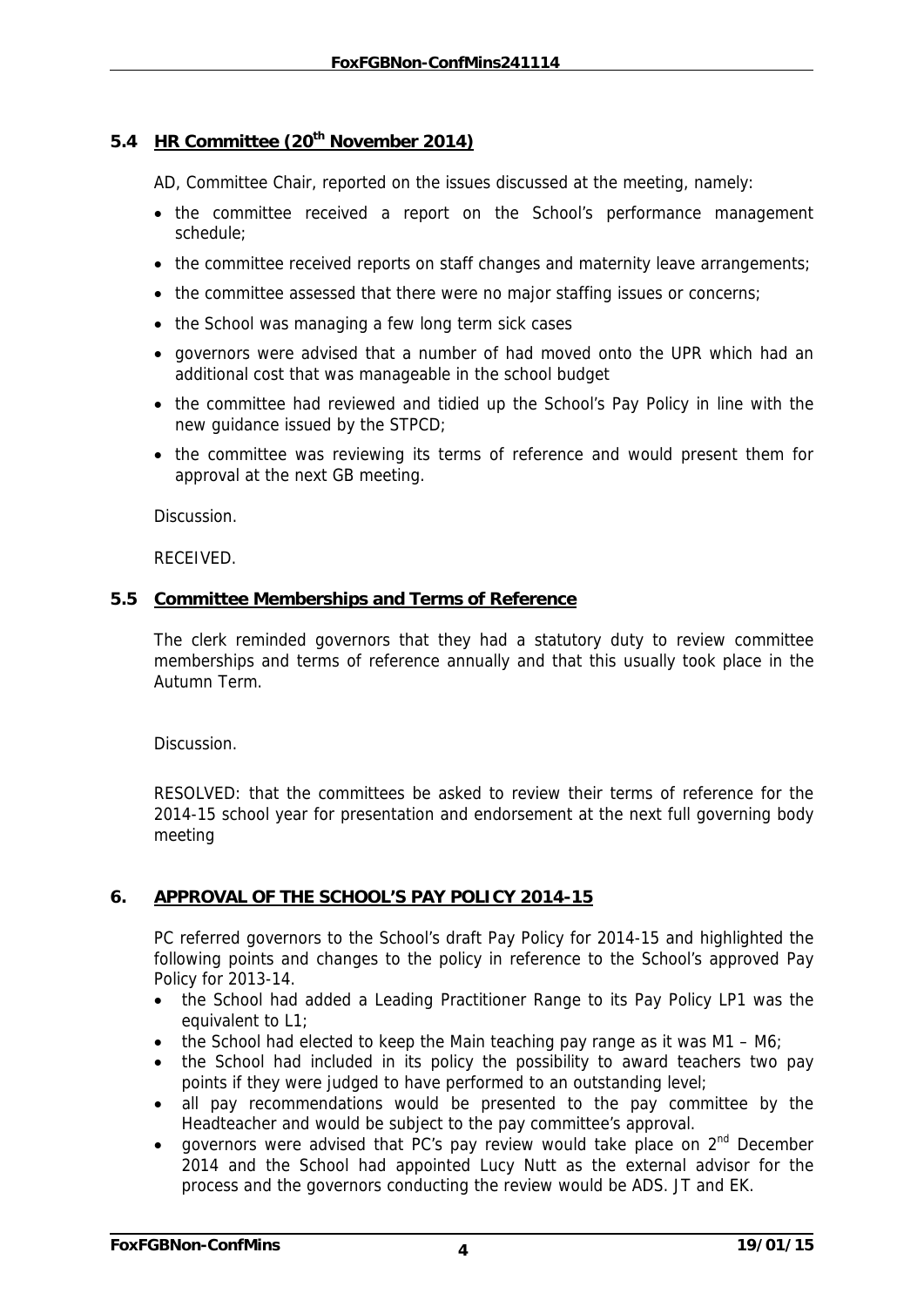• governors discussed the policy and agreed unanimously to approve the School's Pay Policy for 2014-15.

**Discussion** 

RESOLVED: that the School's Pay Policy for 2014-15 as presented be unanimously approved by the FGB.

## **7. LINK GOVERNOR REPORTS**

EM advised governors that she had circulated an email from the School with an explanation of the subject levels.

EK reported meeting with BM to have a Maths Link governor meeting and highlighted the following points:

- BM discussed the Maths Hub programme and the School's involvement and his recent trip to Shanghai with Jenny Noy;
- the School had recently implemented the Maths Mastery teaching for Reception and Y1;
- the main curriculum changes had been to introduce long division and algebra to the primary curriculum instead of the secondary curriculum
- discussed a SEN intervention group of approximately eight pupils in Y5. It was expected that three pupils would return to their regular class next year;
- EK visited a Y1 Maths Mastery class, Y5 High attaining group and Y4/5 and 6 intervention group;
- highlights from the visit included a questions session from the intervention group and difficulties observed were the level of disturbance in the SEND intervention group;
- KP advised that she had attended a maths workshop (Mindset and Learning) for parents with Ben McMullen and that it had been very well received and excellently delivered.

Governors were referred to Benjamin Ward's Music Link Governor report with Andy Watkins (3<sup>rd</sup> October 2014).

Governors agreed they would receive a report on Science Week at the next meeting.

Discussion.

RECEIVED.

## **8. UPDATE ON CURRENT SCHOOL BEHAVIOUR POLICY AND RECORDING OF BEHAVIOUR INCIDENTS**

BM reported that behaviour at Fox was "good" and the School had been looking into methods of tracking and monitoring behaviour and ensuring there was consistency in dealing with pupils across the School. The School reviewed the variance in the thresholds and ways to improve transitions between activities and how best to deal with low-level disruption. The new behaviour procedure was outlined below with additional points highlighted:

- informal warning;
- first warning;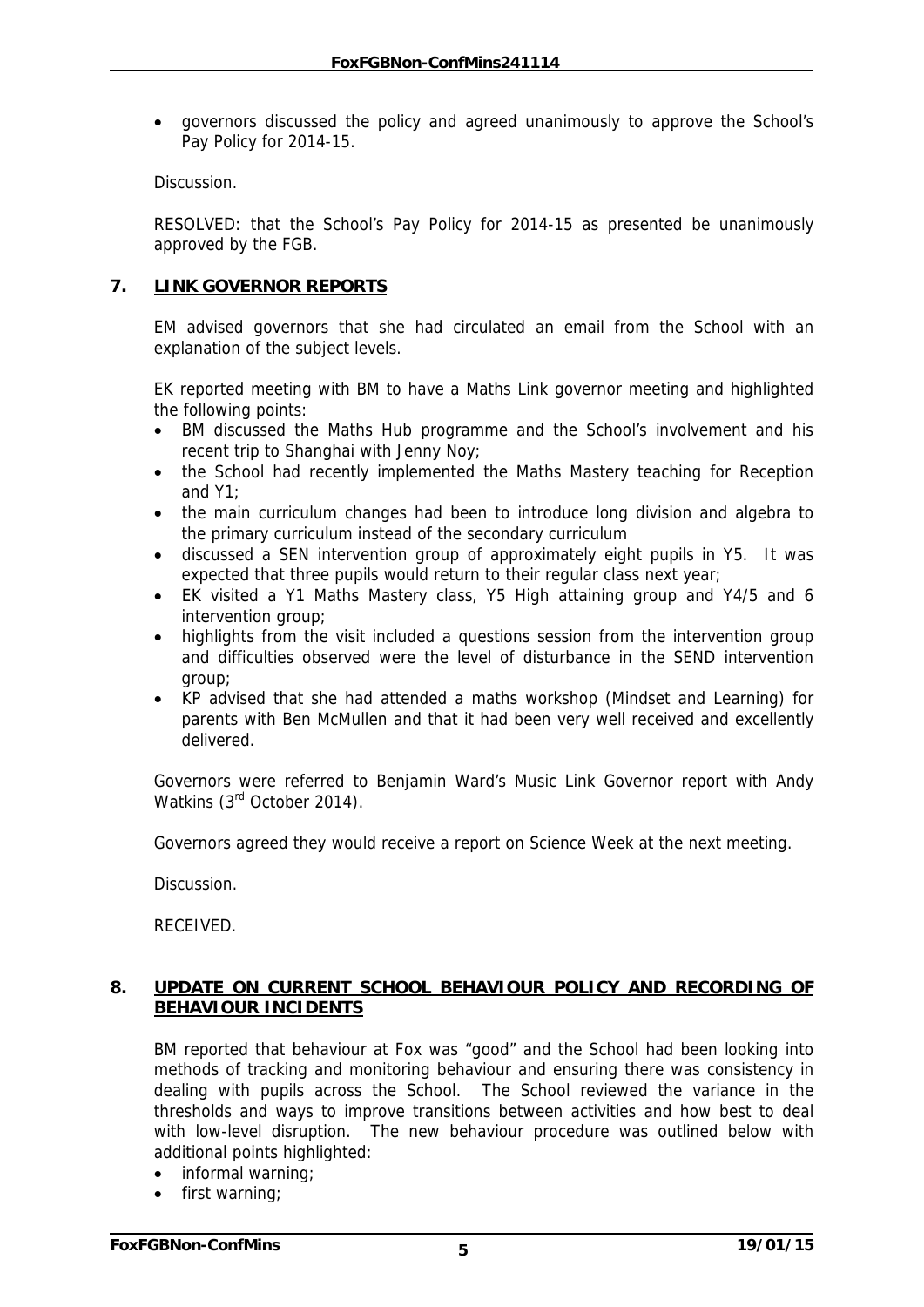- second warning;
- time out in another class
- track slips and logs of time out to another class;
- class teachers were able to use methods such as a reflection table;
- the time out period was not for long, it was only used as a punishment and pupils were not meant to miss out on their learning;
- teachers promoted positive behaviour in class and tried to use a balance of reward and sanction.
- for more serious behaviour incidents formal warning were issued and parents were contacted. This would happen for incidents such as swearing, violence or racism;
- the playground had different rules and incidents were logged in the playground book and was fed back to teachers;
- exclusions were rare in the School and were doubled in length each time as per the statutory requirement;
- to date this term there had been:
	- 50 timeouts
	- 5 formal warnings
	- 2 exclusions
- the majority of the above sanctions had occurred at the beginning of the term;
- the School still had work to do to improve the standard of behaviour in the playground;
- several pupils who had been identified with behavioural issues had been having a better year as a result of the changes.

Governors thanked BM for his report and made the following points in discussion:

- BW asked if he felt that there had been more consistency in the application of managing behaviour in the School. BM responded that there seemed to be and added he was able to track the data with the new system and meet with teachers on a weekly basis to address any problems;
- EM stated that for teachers the new systems was very supportive and helpful.
- governors agreed unanimously to approve the School's new behaviour policy.

Discussion.

RESOLVED: that the School's Behaviour Policy and Procedures be approved as presented unanimously by the FGB.

## **9. MATHS HUB PRESENTATION BY BEN MCMULLEN**

BM showed governors a PowerPoint presentation on his and Jenny Noy's trip to Shanghai as part of the Maths Hub programme. The following points were highlighted to governors:

- thirty-two new Maths Hubs have been established across England, each led by an outstanding school, college or pair of institutions with a record of excellent achievement in mathematics, but each also in partnership with neighbouring schools and colleges, universities, other organisations, maths experts and employers;
- Fox was the lead school in the London central and west hub. The School ran courses and disseminated its expertise to the Schools in its area. School that were judged to be requiring improvement received free places on courses;
- the main objectives for each hub were summarised as follows:
	- increasing supply of specialist teachers of mathematics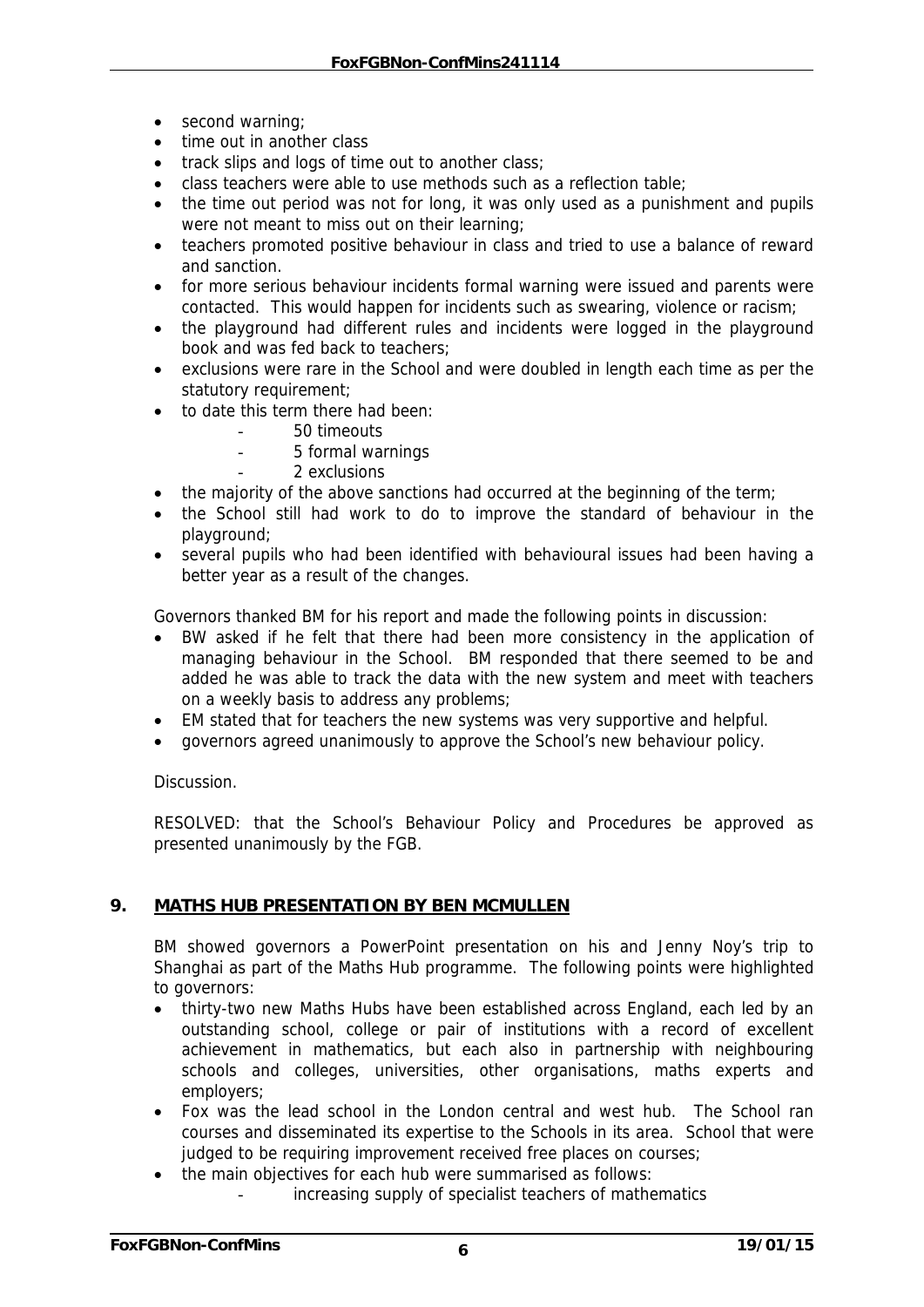- developing specialist subject knowledge of teachers of mathematics
- developing pedagogical knowledge of teachers of mathematics (especially understanding of mastery pedagogy and Shanghai & Singapore pedagogy)
- improving quality of mathematics teaching practice
- supporting teachers to address new curriculum and qualifications
- improving quality of curriculum resources and activities (especially to support mastery teaching)
- increasing access to wider curriculum offer (especially Core Maths and Further Maths)
- improving supply and developing specialist leadership knowledge of mathematics subject leaders
- improving quality of and access to mathematics enrichment experiences
- increased progress and achievement in primary and secondary (including sustained progress through transition phases)
- reducing the gap in achievement between disadvantaged pupils and others
- developing confidence (can-do attitude) and resilience in learning mathematics
- 72 teachers and consultants from Shanghai were coming to the UK in February to return the UK teachers visit to Shanghai this term;
- key points learnt from the trip to Shanghai were as follows:
	- teaching profession was held in high esteem
	- teachers were experts in primary maths;
	- teachers and schools employed a collegiate approach and constantly reviewed each others practice
	- teachers had a lower workload
	- central textbook used by all schools and all pupils, which had been designed by experts. The book was clear and simple, variation theory, visual aids and sheets to match
- the lesson structure was as follows: new lesson, practice lesson and then a review lesson;
- lessons included the following points
	- simple context
	- exploration
	- sharing and valuing a variety of processes
	- $C-P-A$
	- short practice aspect
	- staying within the remit
	- underpinned by maths theory
	- key Point
	- difficult Point
	- arriving at a generality
	- the answer is only the beginning
	- intelligent practice
- lessons were 35 minutes;
- points that could be taken away for teaching Maths in the UK
	- clarity in teaching
	- key point in lesson
	- focus on mathematical theory
	- precise terminology
	- developing expertise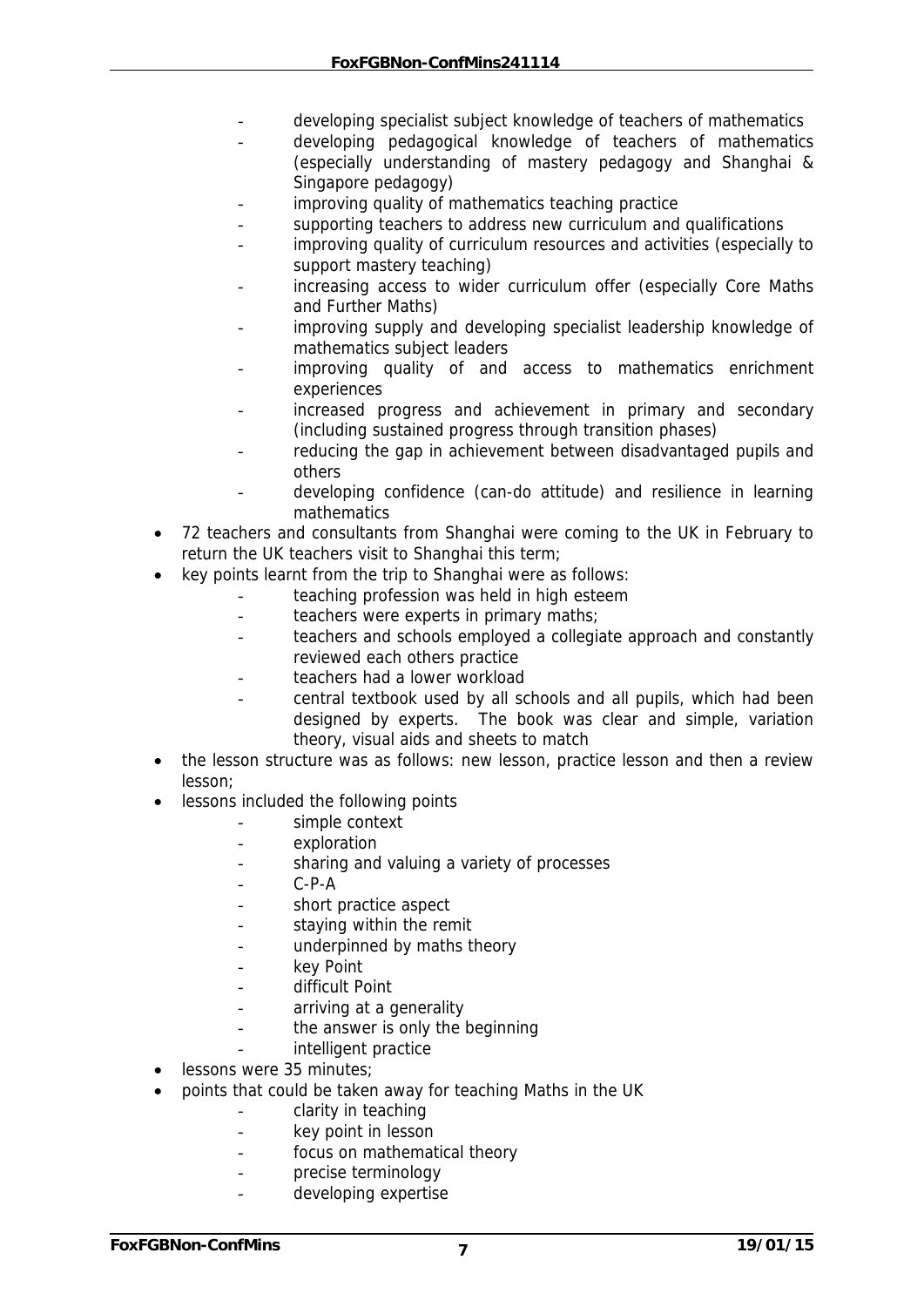- shorter home learning
- changing lesson timings
- development of TRG (teacher research group)

BM concluded that although the Schools and teaching was very different in Shanghai it had been a useful visit and he would keep governors updated on any changes implemented as a result of the visit and the forthcoming visit by the Shanghai teachers.

**Discussion** 

RECEIVED.

## **10. REPORT ON PROPOSED FEDERATION WITH ASHBURNHAM PRIMARY SCHOOL**

JT and BW referred governors to their pre-circulated report on their finding regarding the proposed federation with Ashburnham Primary School.

JT advised the governance structure needed more work and advised governors that this could be sorted out if the federation was approved.

BW advised that the document set out the reasons for and against federation and the timetable for the consultation and process.

Governors raised the following points in discussion:

- ADS praised the document and stated that he thought the document provided a fair and balanced view of the pros and cons of federation;
- ADS stated that he did not understand the rationale behind the proposed governor structure with committees for each school.
- JT agreed that the committee structure needed more work and there were concerns about the representation on the governing body. She advised that it was her and BW's thinking that committees might work better across both schools. JT agreed that she would take governor's concerns back to the working party meeting;
- JT advised that there were concerns that there would not be equal parent and staff representation for each school on the amalgamated governing body and this could become more problematic if a third school were considered in the future. BM advised that if the federation were to grow and include another school then the governing body would be reconstituted and governors could approve a structure that suited all the school's needs that are involved in the federation.
- BW advised that if governors agreed in principle to the federation tonight the consultation process would start as timetabled in the report;
- governors were advised that the consultation document provided to both schools sets of parents would be the same but with a cover letter that varied as some of the reasons for federating were different for each school.;
- ADS asked PC what the impact of the federation would be on his workload. PC responded that though there would be pressure to get Ashburnham to an Ofsted judgement of "Good", he believed there would not be an increased workload;
- SA asked how the School's staff felt about the proposed federation;
- HR stated that teachers were broadly positive about the federation. She added she had some concerns that because there would be more staff that it would limit opportunities for promotion to senior posts;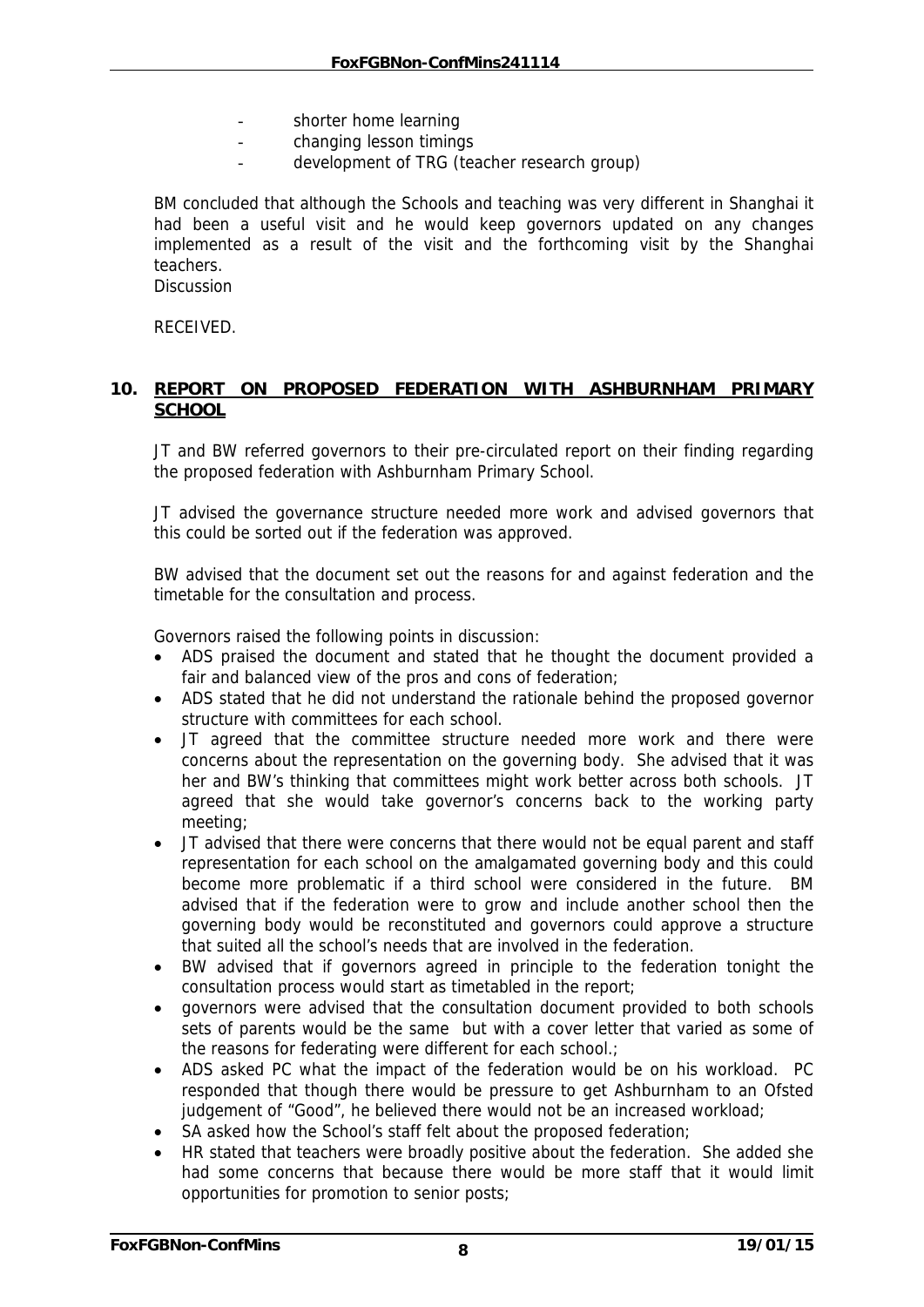- EM stated that she believed because of the increased capacity that would be created from combining the two schools there would be greater flexibility and opportunities for staff;
- EM explained to governors that the two schools were working more closely together and she gave the example of Y4 Ashburnham pupils coming to Fox and having a debate and the schools would be joining up to compete in a national competition;
- governors agreed unanimously to support to approve the consultation process for the proposed federation;
- governors agreed unanimously to delegate the drafting of the consultation documents to the working party and on the School's behalf JT and BW. JT and BW agreed to email the material to governors for comments and approval prior to the documents being circulated publicly.

Discussion.

RESOLVED: that governors unanimously approved the School entering into the public consultation process for the proposed federation with Ashburnham Primary School and agreed to approve the consultation documents via e-mail.

## **11. SCHOOL REDEVELOPMENT UPDATE**

KP reported that the public consultation meeting of the plans would take place on  $9<sup>th</sup>$ December and stated that it would be great to have as many governors as possible at the event. She advised that she would circulate details.

KP concluded that the plans and drawings were on the governors Google drive.

## **12. REPORT BY THE HEADTEACHER**

Report by Mr P Cotter 24 November 2014.

Mr P Cotter referred governors to his pre-circulated Headteacher's report. Governors raised no questions and the key points listed below were included in the report:

- Attendance to date for the year was 97.76%;
- The number of pupils on roll was 329
- The School had 97 disadvantaged pupils on roll
- The School had 48 playground accidents in the first half of the autumn term.

Discussion.

RECEIVED.

### **13. GOVERNING BODY**

### **A) Governor Appointments or Leavers**

None since the last meeting.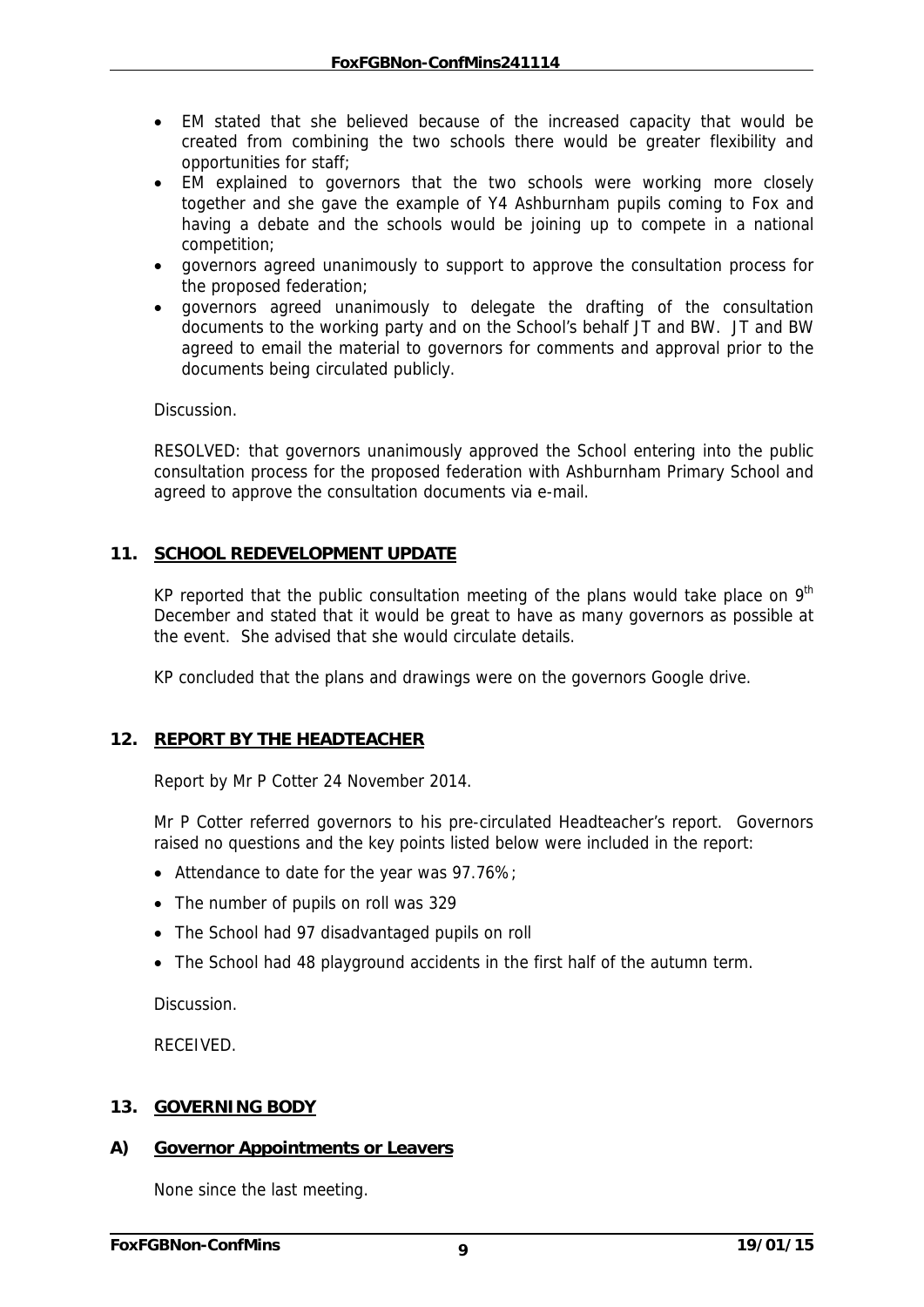## **B) Current Governor Vacancies**

1 Co-Opted governor.

## **C) Governors' Terms of Office**

No governors' terms of office due to end in the next three months.

## **D) Report by Clerk on Governor Non-Attendance**

No issues to report.

**Discussion** 

RECEIVED.

## **14. CHAIRMAN'S ACTION**

Report by Ms J Terry on Chairman's action since the last meeting.

The School had been listed as the second best primary school in the country in the Times List. JT advised governors that she had arranged to meet with the Chair of the School listed as number one (Grinling Gibbons).

JT advised that she had set up the Fox Governors blog and that BW had set up the twitter account.

Discussion.

RECEIVED.

## **15. DATES OF FUTURE GOVERNOR AND COMMITTEE MEETINGS**

Discussion.

RESOLVED: that the next round of governors' and committee meetings be held as follows:

- First Spring Term Meeting Monday  $2^{nd}$  February 2015 at 6:00 p.m.
- Second Spring Term Meeting Monday  $23<sup>rd</sup>$  March 2015 at 6:00 p.m.
- First Summer Term Meeting Wednesday 20<sup>th</sup> May 2015 at 6:00 p.m.
- Second Summer Term Meeting Monday  $6<sup>th</sup>$  July 2015 at 6:00 p.m.

## **16. ITEMS FOR FUTURE ACTION OR MEETINGS**

Discussion.

RESOLVED: that the following issues be future agenda items: